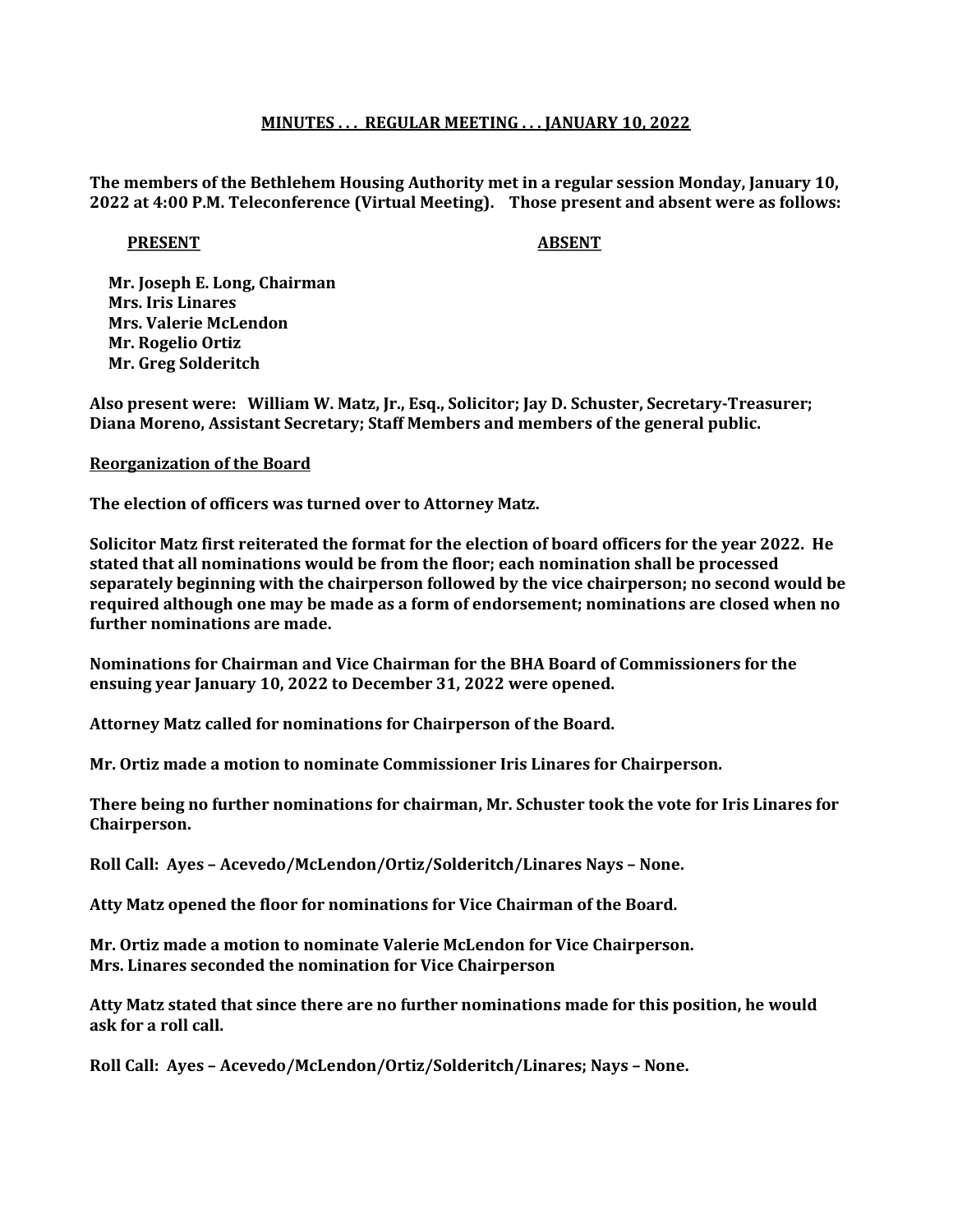Atty. Matz stated that the election of new officers for the coming year is now closed and approved.

Chairperson Linares thanked the Commissioners for putting their trust in her. She will do her best. Mrs. McLendon commended Chairperson Linares for doing a great job. Mrs. Linares also thanked Mrs. McLendon.

The Minutes of the Regular Meeting of December 13, 2021 were presented. Mr. Solderitch made a motion to accept the minutes of December 13, 2021. Mrs. Acevedo seconded the motion.

Roll Call: Ayes – Acevedo/McLendon/Ortiz/Solderitch/Linares; Nays – None.

Mr. McLendon made a motion to approve the monthly bills for December 2021. Mr. Ortiz seconded the motion.

Roll Call: Ayes – Acevedo/McLendon/Ortiz/Solderitch/Linares; Nays – None.

Executive Director, Mr. Schuster reported three items. First, in view of the spike in COVID cases, about 90% of the administration and clerical staff is working from home. He will reevaluate exactly when we are going to return. Maintenance continues in full force and doing emergencies because we have an inordinate amount of our tenants who have reported to us that they also have the virus. For every one of them that we know about, there's probably three or four families that we don't know about. We have at least 30 of our families that we know of that are sick or hospitalized right now. Second, our Resident Advisory Board member and Monocacy tower resident Kevin Lynn passed away last week. On behalf of the Board and the Authority we did sent a memorial bouquet of flowers to the funeral home. Last, Mr. Roberto Santiago is present here today. He's considering the role of a Resident Advisory Board member.

Chairperson Linares asked if employees who test positive for COVID, have to be tested before they come back to work. Mr. Schuster commented that there's been changing CDC guidance on that note, but currently if you're diagnosed with COVID, you'll have to be tested before you can come back.

Under Committee Reports, Scholarship Committee, Ms. Moreno reported that PAHRA, The Pennsylvania Association of Housing & Redevelopment Agencies, sent us an application offering another scholarship this year to our residents, so we are going to be sending out a mailing. Jiovanny Figueroa was the recipient winner last year. Mrs. McLendon said that is wonderful.

Under the Deputy's Executive Director's report, Mr. John Ritter reported one item. Our monthly meeting with the BHA Community Police officers will be held on Wednesday January 12<sup>th</sup>. At this time we'll review any drug and criminal activity occurring on our properties.

RESOLUTION NO.2541 OF 2022 - APPROVING THE REVISION OF THE PROCUREMENT POLICY. NOTE: (Resolution is entered separately as a part of these minutes.)

Mrs. McLendon made a motion to approve the revised procurement policy. Mr. Solderitch seconded the motion.

Roll Call: Ayes – Acevedo/McLendon/Ortiz/Solderitch/Linares; Nays – None